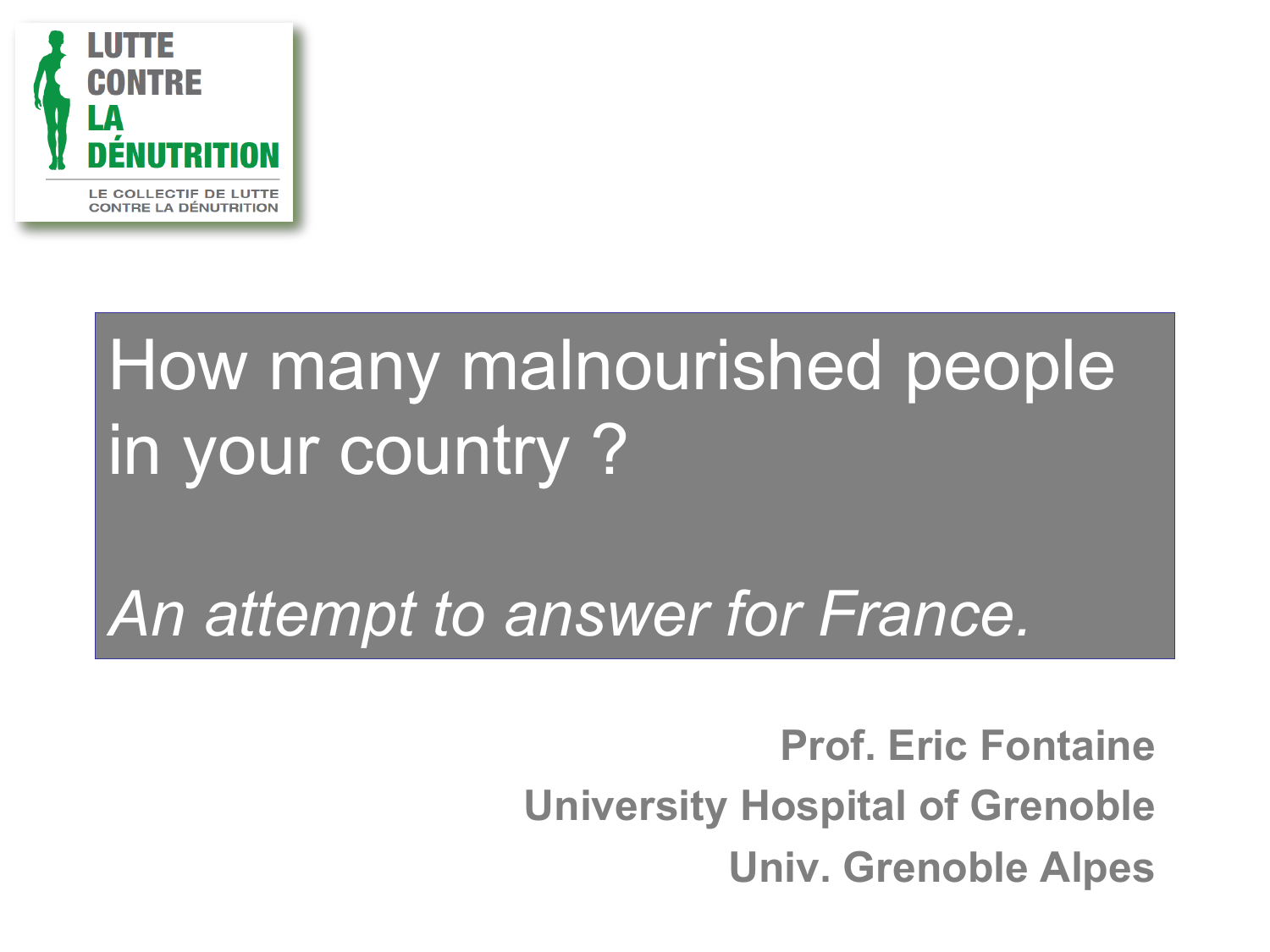## No official statistics





### Un problème majeur de santé publique

### $\rightarrow$  Quelques repères chiffrés

La dénutrition n'est pas uniquement le problème des pays en voie de développement de l'hémisphère Sud. Elle atteint la population des pays développés souffrant de maladies aiguës ou chroniques, soit les individus en situation économique précaire, les enfants aussi bien que les adultes. On estime, en Europe, la prévalence de la dénutrition entre 5 et 10%. Elle est supérieure dans la population française âgée, dont la proportion de plus de 75 ans atteindra en 2050 une personne sur cinq (données Insee) dont deux millions d'individus déments (projection de la cohorte Paquid 2003). La malnutrition évoluera en parallèle tant en ce qui concerne d'abord la dénutrition et à un moindre degré l'obésité.

Mais c'est dans les établissements de santé que l'on observe le plus de patients dénutris. Un jour donné dans un établissement de court séjour pour enfants, adultes ou personnes âgées, la dénutrition s'élève respectivement à 20%, 45% et 60% (enquête AP-HP, Énergie 4+, 2003). Elle varie, bien entendu, en fonction du type de pathologie traitée et de la durée du séjour hospitalier. Une hospitalisation supérieure à une semaine est associée de façon significative à une perte de poids (Figure 1).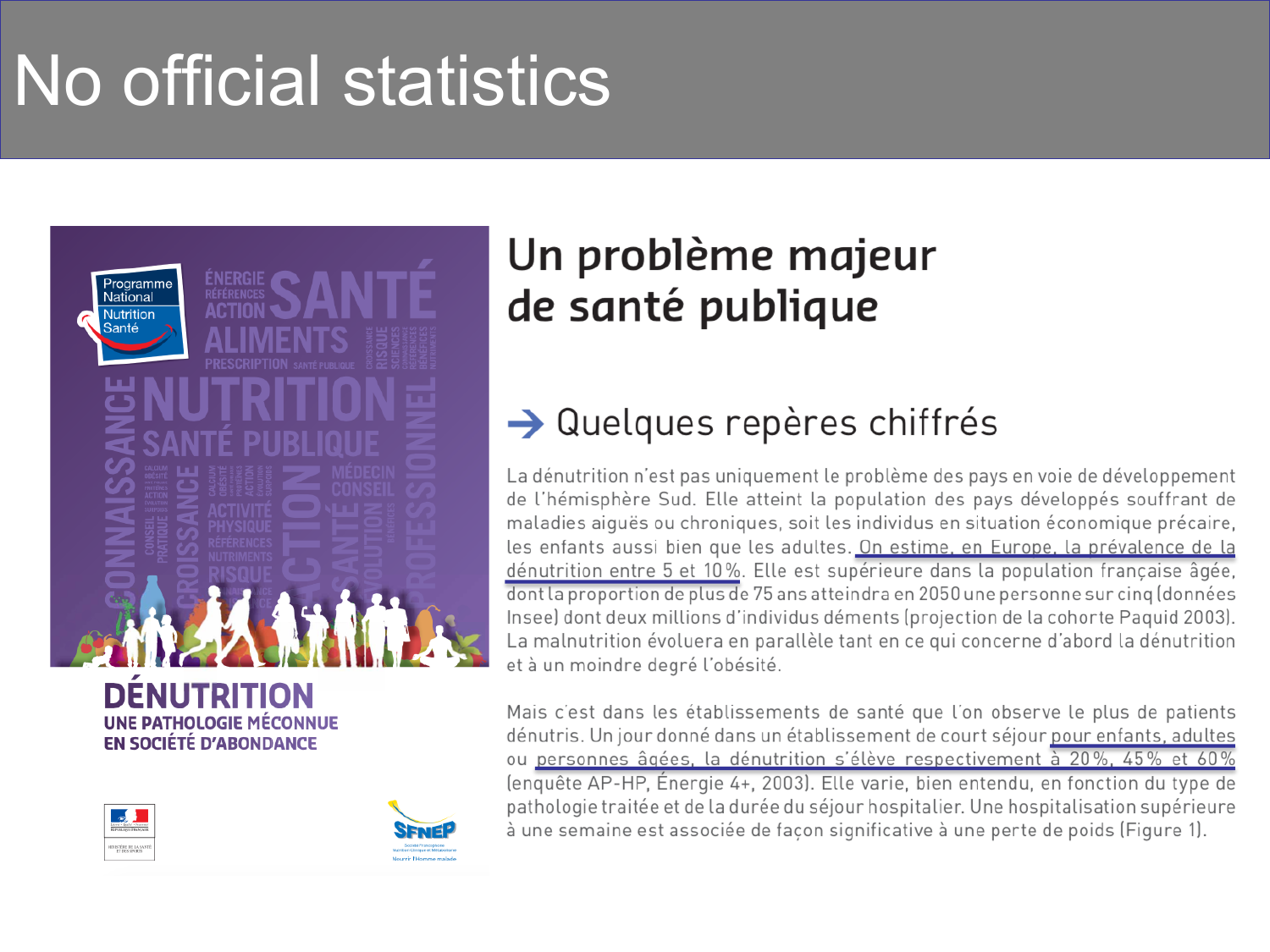### How common is undernutrition in my hospital?

- Screening at Grenoble University Hospital since 2007
	- Not systematic
	- But transversal in all units of medicine and surgery (except pediatrics and obstetrics)
- Results
	- Screening = 57 900
	- Malnourished =  $17 \, 353 = 29.97\%$

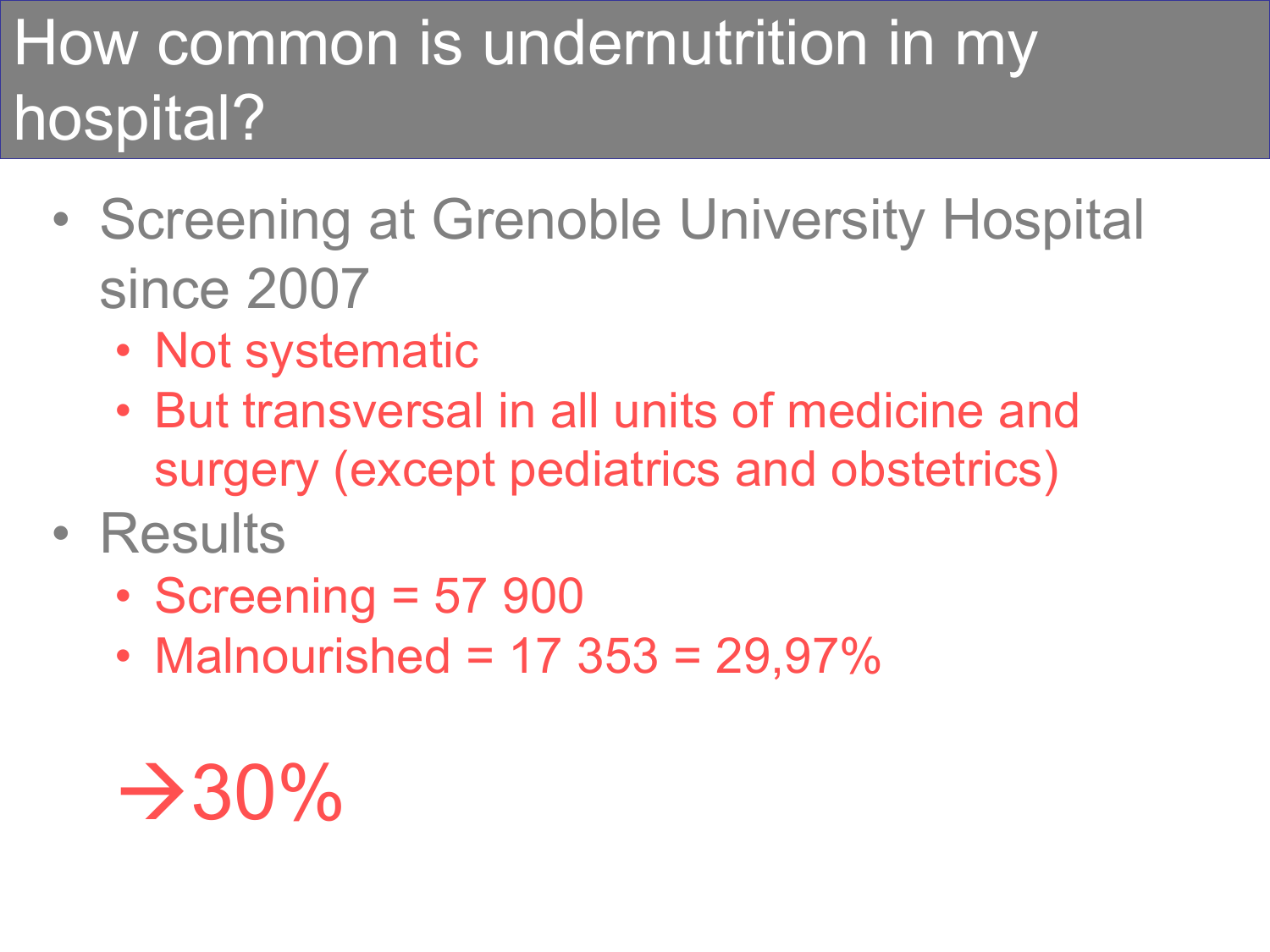# What diagnostic criteria?

20 octobre 2006

### JOURNAL OFFICIEL DE LA RÉPUBLIQUE FRANÇAISE

Texte 25 sur 108

### Décrets, arrêtés, circulaires

### **TEXTES GÉNÉRAUX**

#### MINISTÈRE DE LA SANTÉ ET DES SOLIDARITÉS

Arrêté du 5 octobre 2006 relatif à l'inscription de la poudre à diluer ORAL IMPACT POWDER, de la solution prête à boire (voie orale) ORAL IMPACT et de la poche de nutrition entérale IMPACT ENTERAL de la société Novartis Nutrition SAS au chapitre 1<sup>er</sup> du titre l<sup>er</sup> de la liste des produits et prestations remboursables prévue à l'article L. 165-1 du code de la sécurité sociale

Les critères retenus pour définir la dénutrition sont les suivants :

- Pour les adultes de moins de 75 ans :
- perte de poids  $\geq$  5 % en 1 mois ou  $\geq$  10 % en 6 mois
- ou IMC  $<$  18,5 kg/m<sup>2</sup> (hors maigreurs constitutionnelles non dénutries)  $-$  ou albuminémie < 35 g/l.
- Pour les adultes de plus de 75 ans :
- perte de poids  $\geq$  5 % en 1 mois ou  $\geq$  10 % en 6 mois
- ou IMC < 22 kg/m<sup>2</sup>
- <del>ou MNA  $\leq$  17 (/30)</del>

<u>– ou albuminémie < 35 g/l.</u>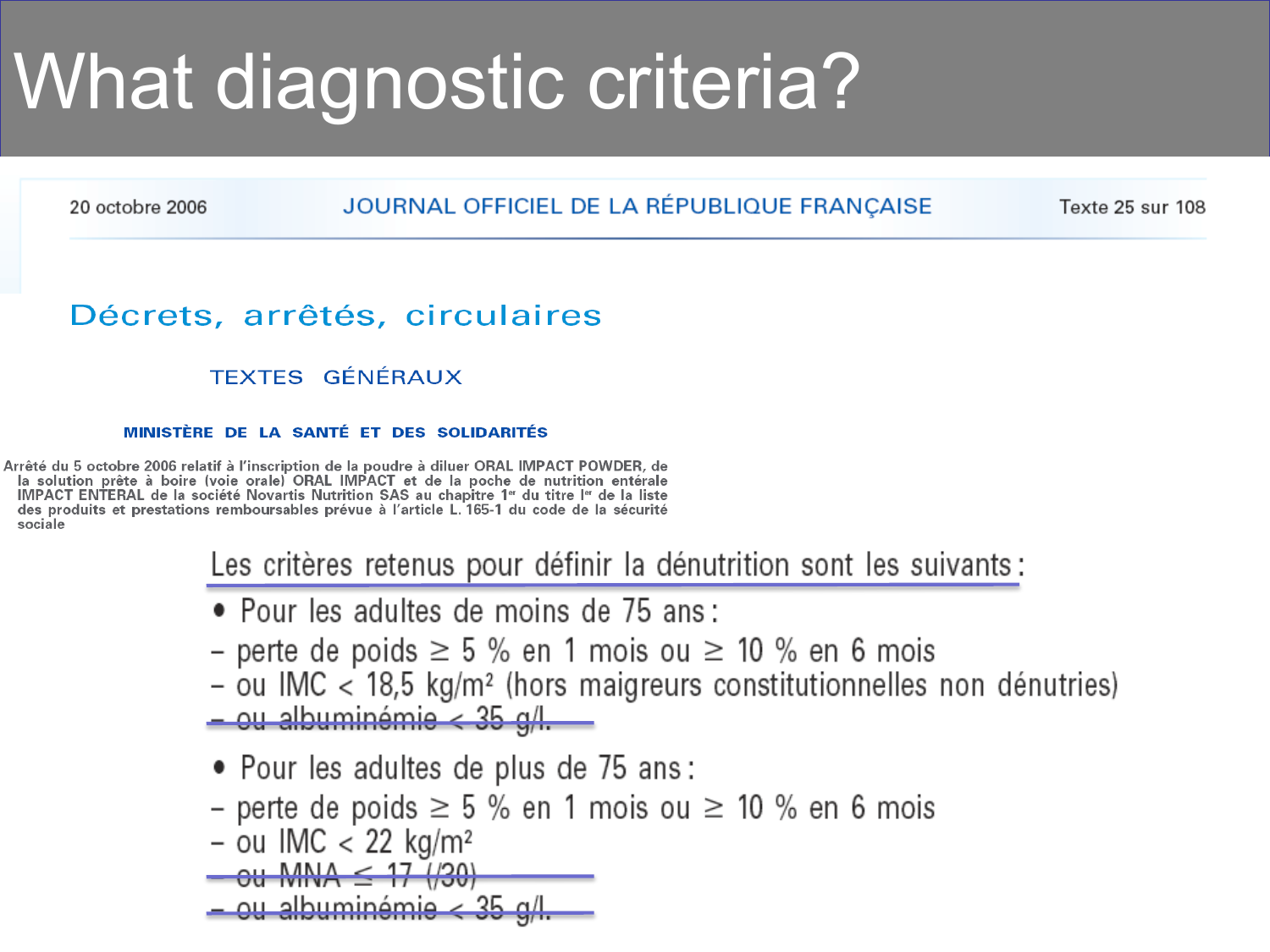# How many malnourished in France?

### L'analyse de l'activité hospitalière 2013

 $atih$ 

| Nombre de<br>séjours 2013 |
|---------------------------|
| 6 480,21<br>6 335,01      |
| 10 915,35<br>10 814,95    |
| 17 295,17<br>17 250,36    |
| 10 917,50<br>10 597,90    |
|                           |

*Sejours en milliers* 



- 9.6 Millions of stays
- So
	- 6.4 Millions patients
	- 1.9 Millions malnourished

|                | Nombre moyen de séjours par patient |      |      |
|----------------|-------------------------------------|------|------|
|                | 2011                                | 2012 | 2013 |
| $0-5$ ans      | 1,21                                | 1,21 | 1,21 |
| 5-19 ans       | 1,24                                | 1,25 | 1,25 |
| 20-39 ans      | 1,32                                | 1,33 | 1,32 |
| 40-64 ans      | 1,52                                | 1,52 | 1,52 |
| 65-69 ans      | 1,63                                | 1,62 | 1,62 |
| 70-74 ans      | 1,68                                | 1,68 | 1,67 |
| 75-79 ans      | 1,72                                | 1,73 | 1,72 |
| 80 ans et plus | 1,75                                | 1,76 | 1,76 |
| <b>Total</b>   | 1,49                                | 1,49 | 1,49 |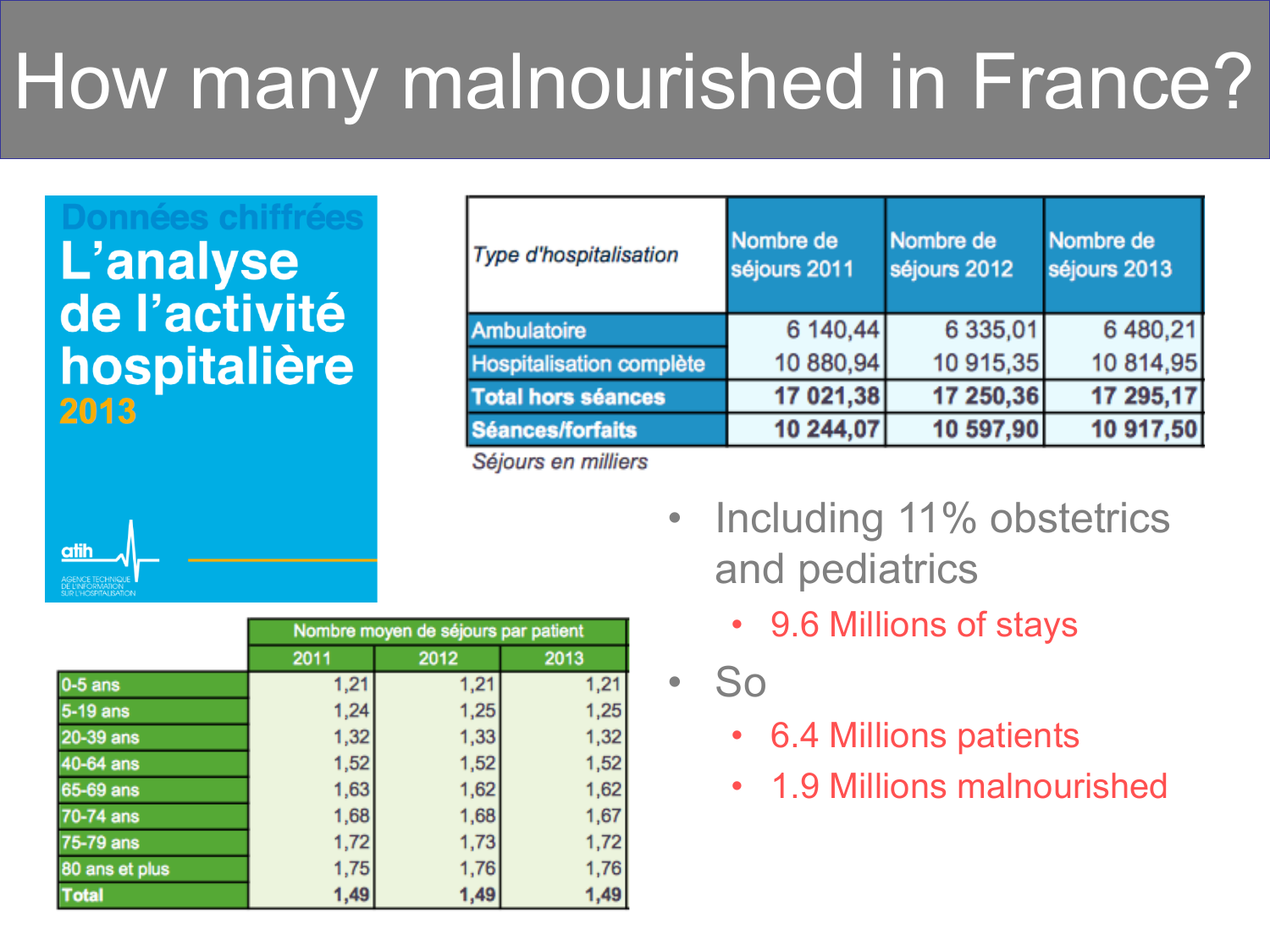## How many old people malnourished?

- Living at home
	- 4 % from 70 to 75 years
	- 4.8 millions people aged 70 to 79
	- $\rightarrow$  190 000 malnourished (4%)
	- $-10\%$  after 80 years
	- 3.8 millions
	- $\rightarrow$  380 000 malnourished (10%)
- Living in an institution
	- $-15$  to 38 %
	- 580 000 beds of long-term care sector (EHPAD)
	- $\rightarrow$  87 000 malnourished (15%)

• So at least 650,000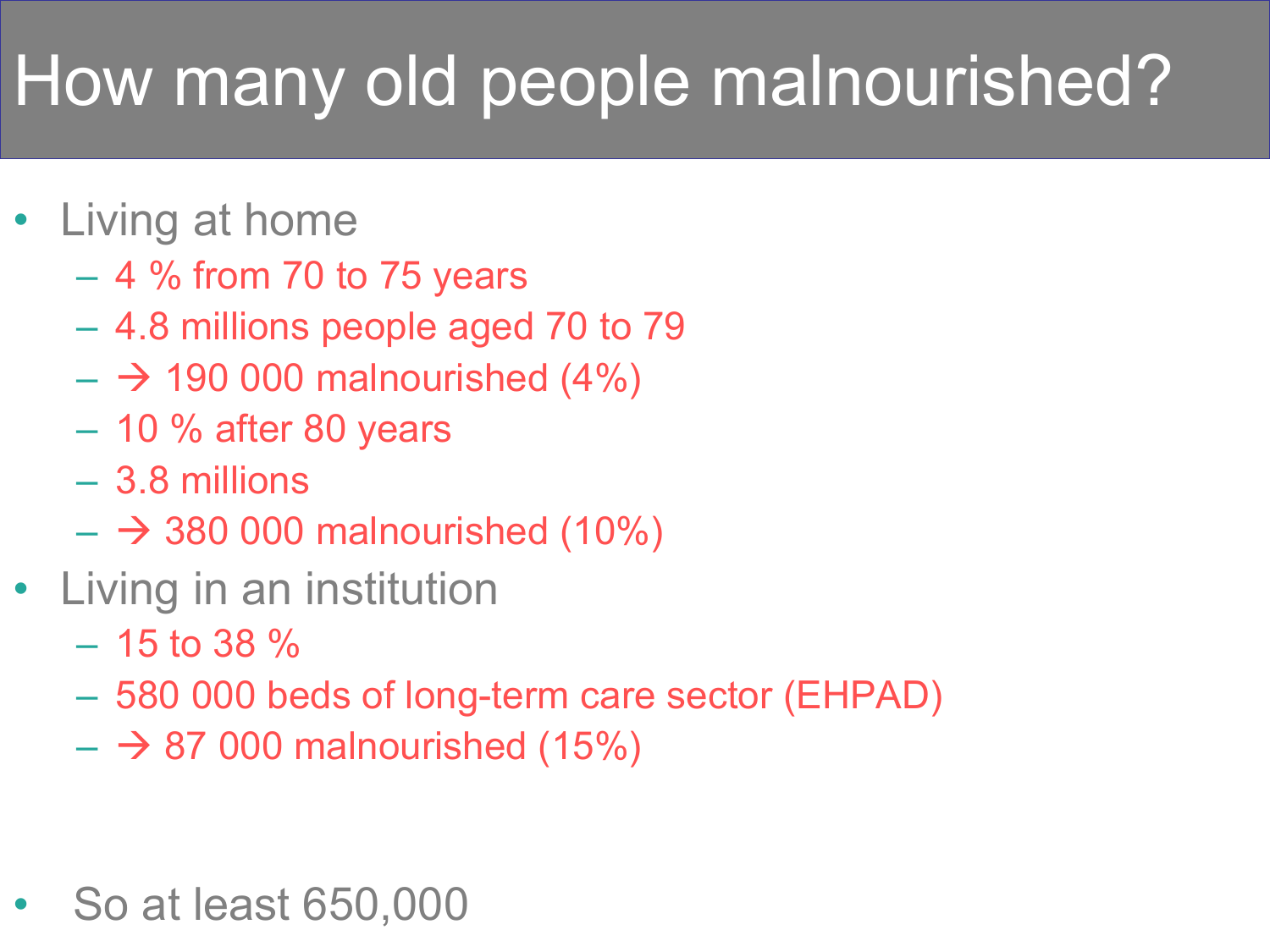## How much anorexia nervosa?

- Anorexia nervosa
	- 0.9% to 1.5% of women
	- $\rightarrow$  300 000 in France (0.9%)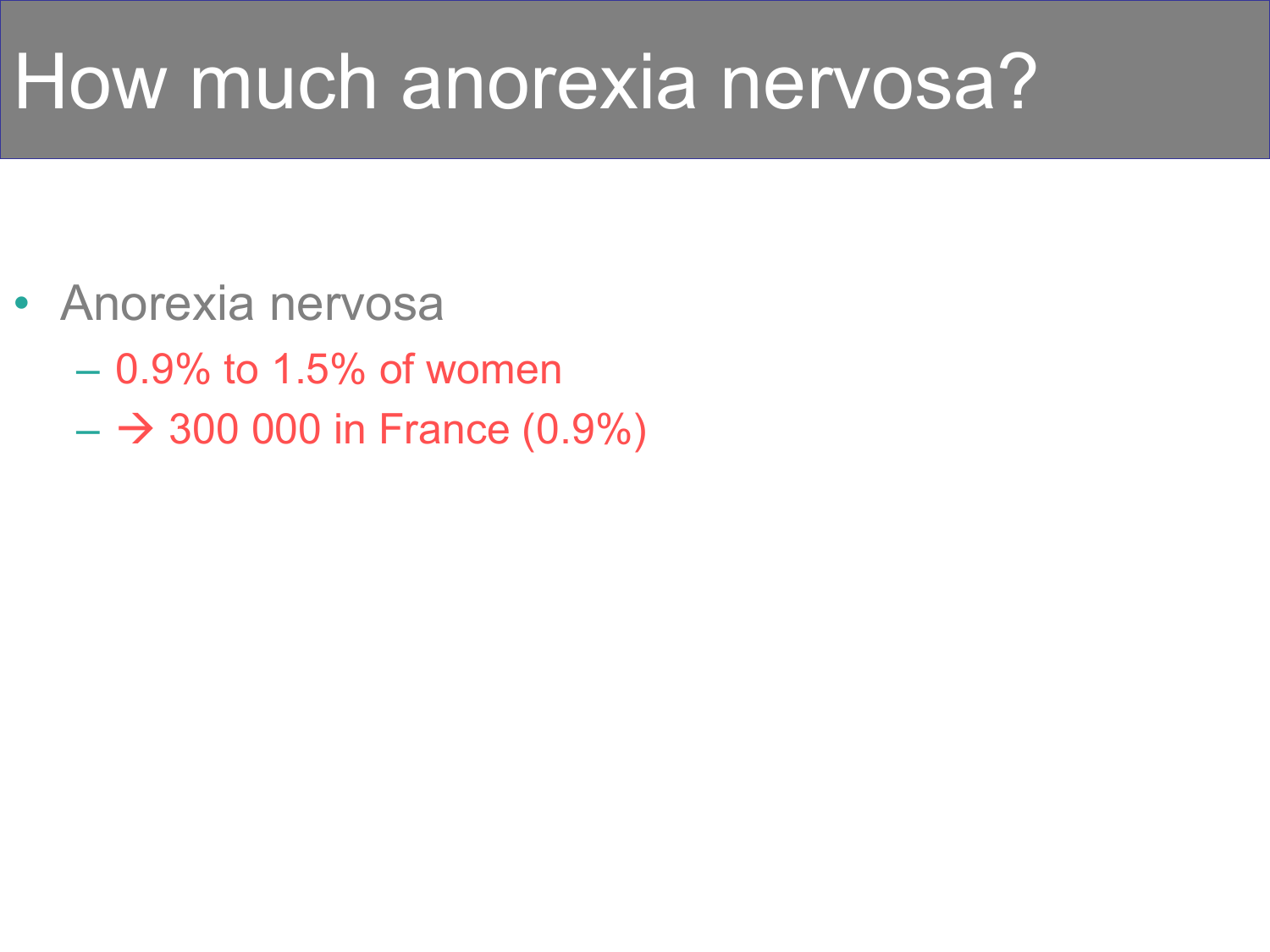# So at least

- Hospitalized
- Elderly
- Anorexia nervosa
	- $\rightarrow$  2.8 millions in France

- If you do not have official statistics, you can use this method.
- An absolute number is more impressive than a percentage!